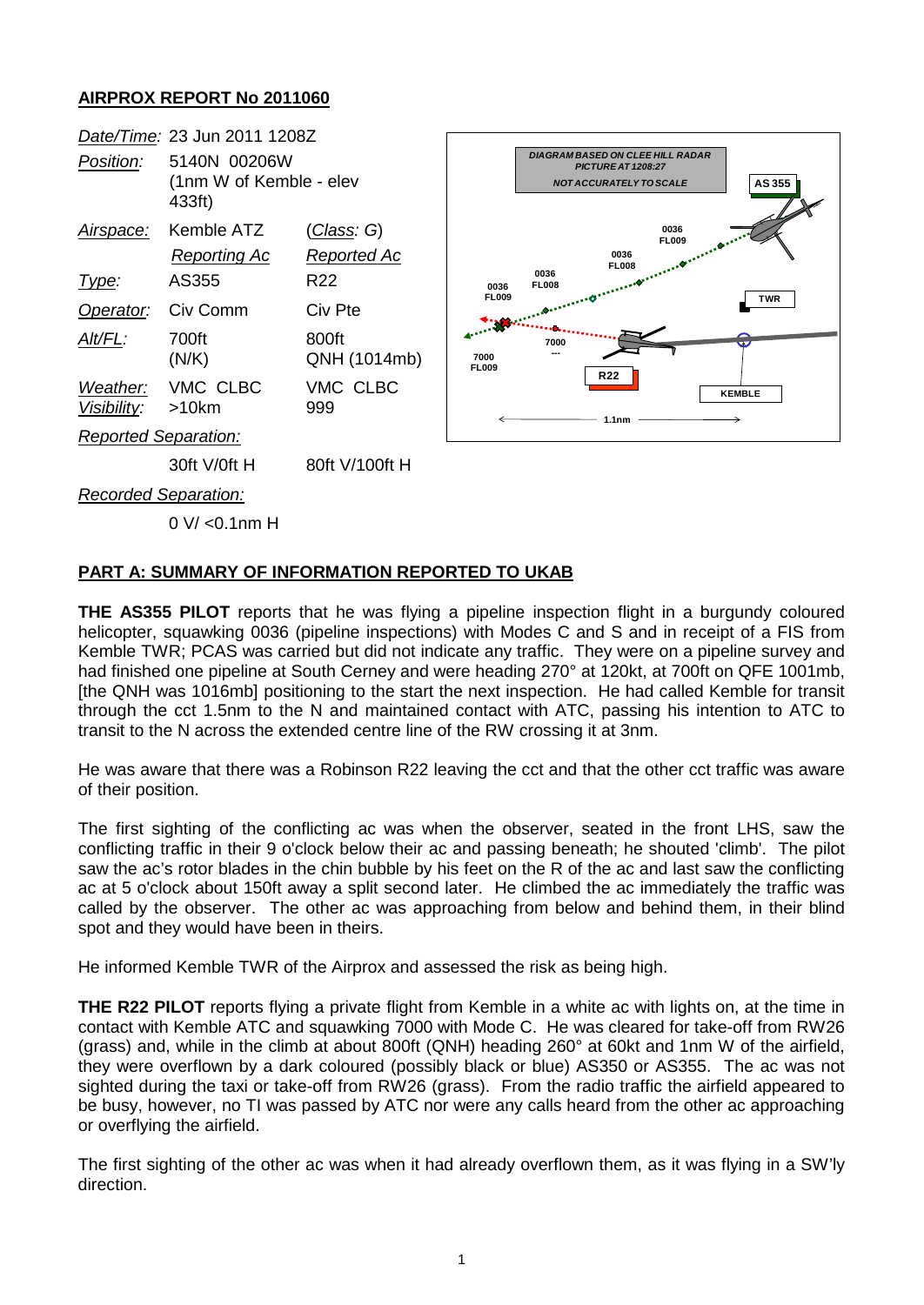He was not able to take any avoiding action as the other ac had already passed him and he assessed the risk as being high.

Although not required to do so, he opined that it would have been good practice for ATC to pass TI about an ac overflying the airfield at 1000ft. It also would have been good practice by the pilot of the over flying ac to make an 'over head the field call'.

He believes this incident brings into question why the other ac was allowed to overfly the airfield at such a low height which would bring it into possible conflict with other traffic and why the pilot elected to do so.

**ATSI** reports that the Airprox occurred at 1208:26, within the Kemble ATZ, which consists of a circle, radius 2nm, centred on RW08/26 and extending to 2000ft aal (436ft).

The Airprox was reported by the pilot of an Aerospatiale AS355 helicopter operating on a pipeline patrol and squawking 0036 and the other ac was a Robinson R22 helicopter departing from Kemble for a VFR flight to Blackbushe.

A FISO service is provided at Kemble. The FISO reported traffic levels as moderate with RW26 (hard and grass) in use.

ATSI had access to RTF and radar recordings and reports from both pilots. The FISO initially thought that the Airprox had occurred to the W and outside the Kemble ATZ.

The weather for Lyneham was:

METAR EGDL 231150Z 23010KT 9999 VCSH SCT028 BKN050 12/10 Q1016 BLU NOSIG=

At 1158:35, the R22 helicopter called for engine start for a flight to Blackbushe, departing to the SW and the FISO approved the start, *"(R22)C/S start approved Runway two six lefthand circuit the QNH one zero one six*."

At 1202:04 the R22 reported ready for departure, requesting a departure direct to the SW.

One sec later at 1204:05 the AS355 established two way communication with Kemble and advised*, "afternoon sir (AS355)C/S a twin squirrel two onboard out of Dunkeswell for Halfpenny Green we at er South Cerney a thousand feet on one zero one five er looking route through overhead if we can er westbound";* South Cerney is 4.5nm E of Kemble.

(Dunkeswell is 64nm SW of Kemble and Halfpenny Green is 51nm N of Kemble.)

The AS355 pilot was passed the QFE 1001mb and reported at a height of 600ft. The FISO replied*, "(AS355)C/S roger have one aircraft turning downwind one aircraft in the two six lefthand circuit report entering the zone"* and the pilot responded*, "Copy the traffic and wilco (AS355)C/S".*

An ac operating at Babdown Farm, situated 5nm SW of Kemble, was passed TI, *"C/S...one helicopter to transit south to north six hundred feet Kemble QFE".* The FISO could not recall why this had been passed but added that he had not heard the AS355 report at South Cerney, but remembers being aware that the AS355 was routeing through the ATZ on a W'ly track. The FISO indicated that pipeline helicopters frequently operate in the area but the route through the airfield was unusual.

At 1206:27, the R22 pilot was asked to report lined up RW26-grass.

At 1206:48, the AS355 reported*, "(AS355)C/S approaching the ATZ boundary to the er northnortheast and our present track should er take us through the extended centreline about a mile*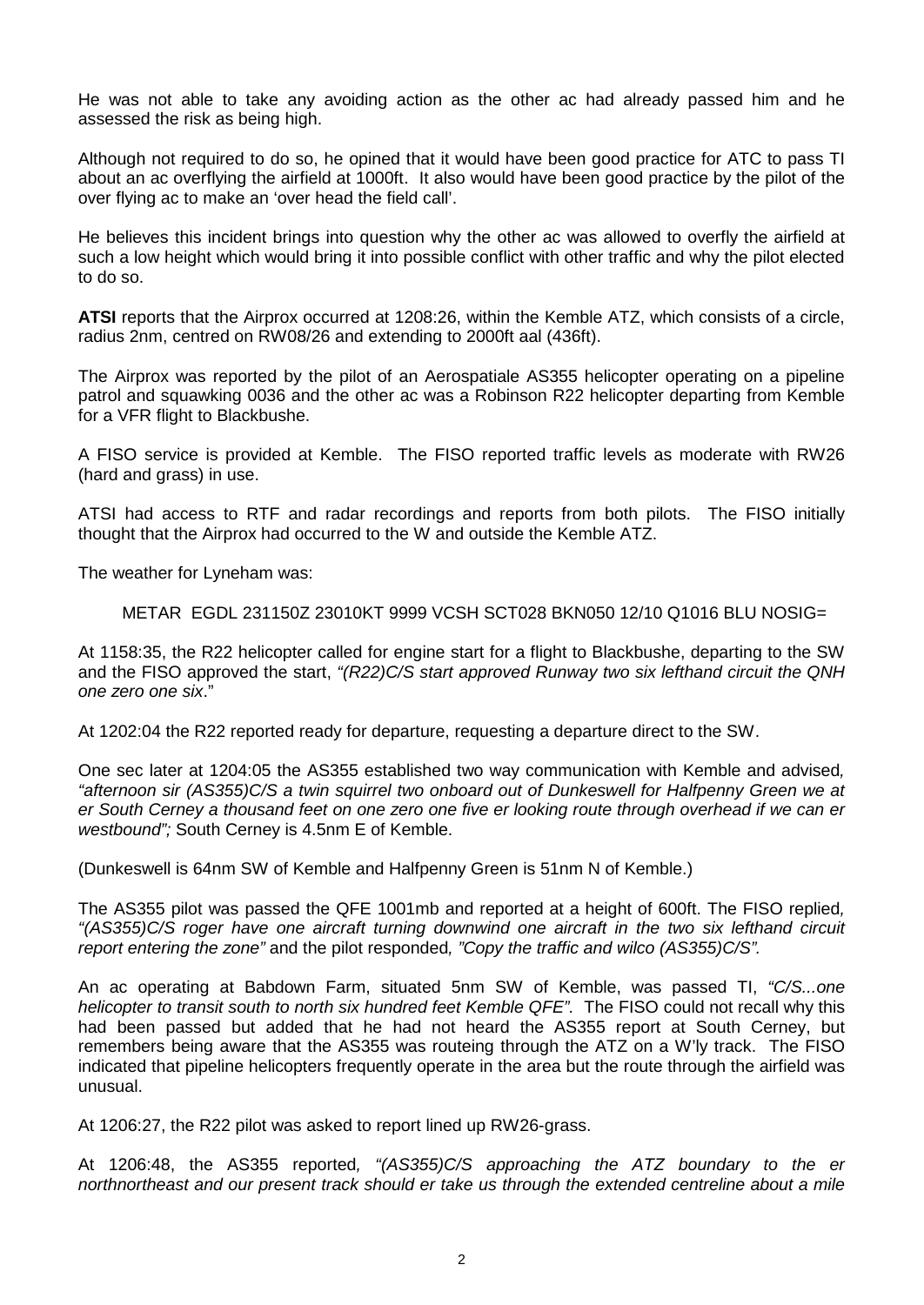*out to the west"* and the FISO replied*, "(AS355)C/S roger that's copied report west abeam"* and the pilot acknowledged.

The FISO reported that the AS355 was not in sight, but he believed it to be about 2nm NNE and would pass NW of the airfield before crossing the extended centreline of RW26. He added that the R22 had requested a direct route to the SW and he thought that the two helicopters would be on diverging tracks.

At 1207:03, the FISO advised the R22, *"Helicopter (R22)C/S take off and depart your discretion surface wind two nine zero degrees eight knots"* and the R22 pilot replied, *"and depart my discretion helicopter (R22)C/S*".

The radar recording shows the AS355 to be 1.3nm NE of the ARP at 1207:10 tracking W and indicating FL008 (converting to 476ft on QFE 1001 with 1mb equal to 27ft); at 1207:53 it is 0.5nm NW of the ARP tracking SW.

At 1207:20 a Bulldog ac reported lining up RW26-hard and the FISO responded, *"(Bulldog)C/S..the helicopter ahead is departing to the southwest with that in mind take off at your discretion surface wind two nine zero degrees eight knots".*

The Kemble Tower FISO control desk faces S. The FISO reported that he had not sighted the AS355 and was talking to and observing other ac manoeuvring on the airfiled; he thought that it might have passed close to the overhead and been above the roofline. The FISO indicated that he had only visually aquired the AS355 as it approached a position NW abeam the RW08 'numbers'. The R22 was not in sight at that point and he thought that it had departed to the SW.

At 1208:02, the Bulldog was still on the RW and the FISO advised, *"(Bulldog)C/S just caution one erm twin squirrel in the overhead north side to depart to the southwest",* the pilot acknowledged and elected to hold for a second.

At 1208:29, the radar recording shows the AS355, 1.2nm W of the ARP and the AS355 was then indicating FL009 (576ft on QFE 1001mb); the R22 was not showing on radar at that point. [Note: this is the position of the Airprox but the diagram above shows the preceeding radar sweep].

At 1208:41 the radar recording shows the AS355, 1.5nm W of the ARP indicating FL010 (676ft on QFE 1001mb), with the R22 tracking WNW, in the AS355's half past four position at a range of 0.2nm; the two ac have crossed and are then diverging.

At interview the FISO indicated that he had lost sight of the R22 which must have routed WNW rather than directly to the SW.

1209:20 the AS355 pilot called Kemble and asked if the R22 had them in sight; there was no immediate response so the AS355 pilot added*, "er Kemble er (AS355)C/S I think we'll er need to report that as an Airprox er we'll give you a call later on but it was a white R twenty two out of the field";* this was acknowledged by the FISO.

At 1211:05 the AS355 pilot reported clear to the W and changing to the en-route frequency, but asked if the R22 was on frequency. The FISO asked the R22 pilot if the AS355 had been sighted on departure and he replied, *"er when he crossed over top of us we did er (R22)C/S.*"

The FISO recognised that TI should have been passed and would have aided the situational awareness of both pilots. He was asked if he had considered asking the AS355 to route N of the ATZ but he indicated that he was only able to pass TI and suggesting a routeing did not guarantee a pilot's compliance.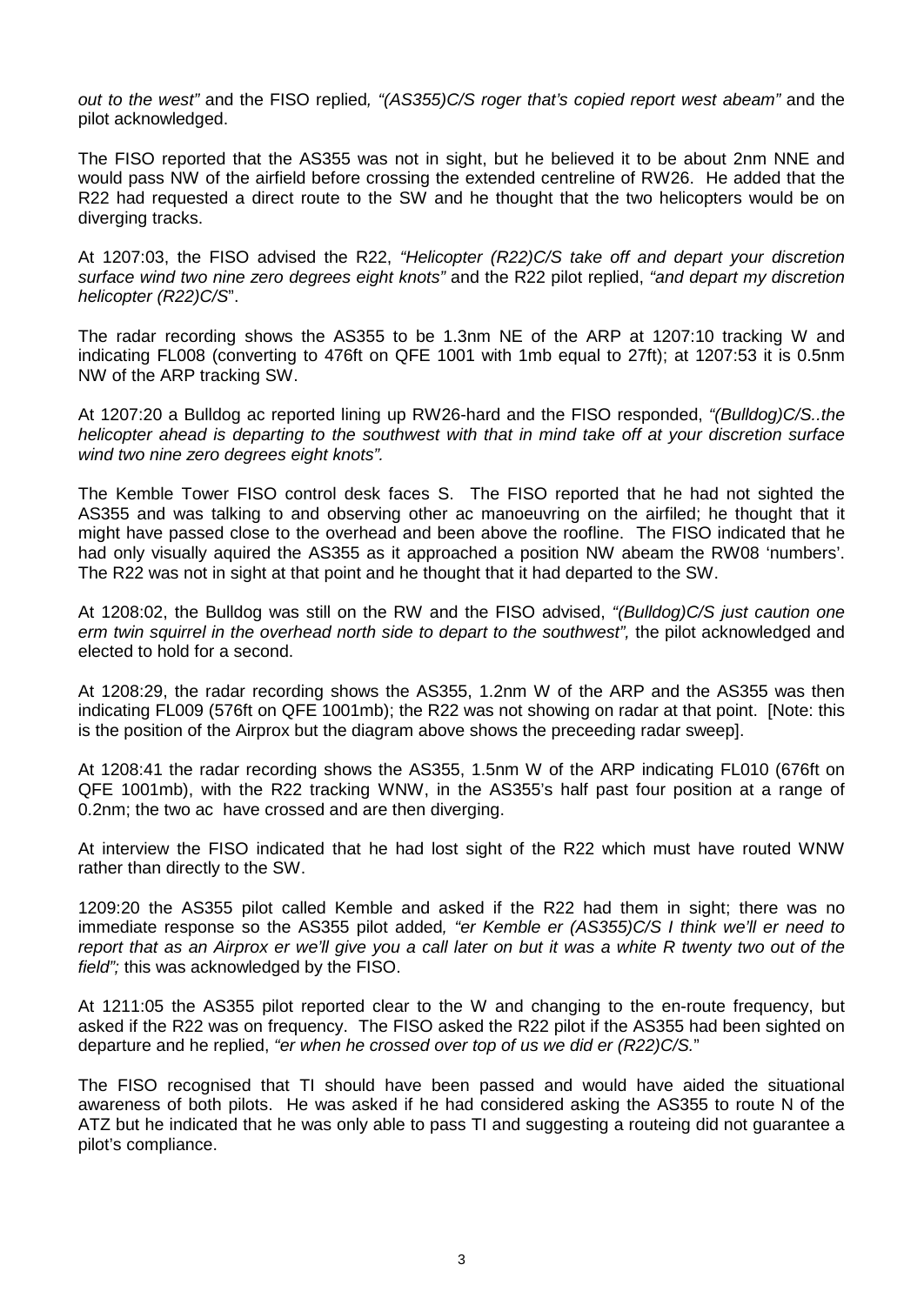It is not clear why another ac was passed TI about the helicopter routeing S to N at 600ft; it is considered that the FISO may initially have misunderstood the route from Dunkeswell to Halfpenny Green.

When the AS355 reported approaching the NNE boundary, the FISO thought the AS355 was about 2nm NNE. He indicated that he was aware of the intended route, W through the ATZ and across the RW26 extended centreline at 1nm so the pilot was asked to report W abeam. The FISO thought that the AS355 would transit NW abeam the airfield and the R22 would depart directly to the SW with diverging tracks.

The R22 pilot had requested a route direct to the SW and this may have caused the FISO to believe that it would lift and immediately take up a SW'ly track.

It is considered that the intended track of the AS355, crossing 1nm W of the airfield, had the potential to bring the two helicopters into close proximity and would have justified the passing of updated TI.

The AS355 pilot was advised about the cct traffic but not the departures. He could have heard the R22's departure calls, but it is not clear why the pilot did not aquire visual contact.

The FISO did not pass TI to either the AS355 or R22 helicopters that would have aided the pilots' SA and assisted them in obtaining an early visual sighting of each other. The Manual of Flight Information Services, CAP410 Part B, Chapter 1, Page 1, Paragraph 2.1, states:

'The FISO has the following specific responsibilities:

issuing information to ac flying in the aerodrome traffic zone to assist the pilots in preventing collisions.'

Both ac were operating within the ATZ and were in receipt of a service from the FISO. CAP774, Chapter 1, Page1, Paragraph 2, states:

'Within Class F and G airspace, regardless of the service being provided, pilots are ultimately responsible for collision avoidance and terrain clearance, and they should consider service provision to be constrained by the unpredictable nature of this environment. The Class F and G airspace environment is typified by the following:

It is not mandatory for a pilot to be in receipt of an ATS; this generates an unknown traffic environment;

Controller/FISO workload cannot be predicted;

Pilots may make sudden manoeuvres, even when in receipt of an ATS.'

## **PART B: SUMMARY OF THE BOARD'S DISCUSSIONS**

Information available included reports from the pilots of both ac, transcripts of the relevant RT frequencies, radar recordings and a report from the appropriate ATC authority.

The Board considered the parts played by the two pilots and the FISO in turn.

Members agreed that the AS355 pilot should have planned to, and given, the busy aerodrome at Kemble a wider berth; since he was in transit between two pipeline inspections, doing so would not have adversely affected his flight profile. Notwithstanding that the FISO did not provide him with TI regarding the R22 taking off, the AS355 pilot should have been alert to the possibility ac departing the visual circuit area. Further, even if he did not avoid the aerodrome completely, Members considered that flying through the departure lane at about the same height as ac in it, to be ill